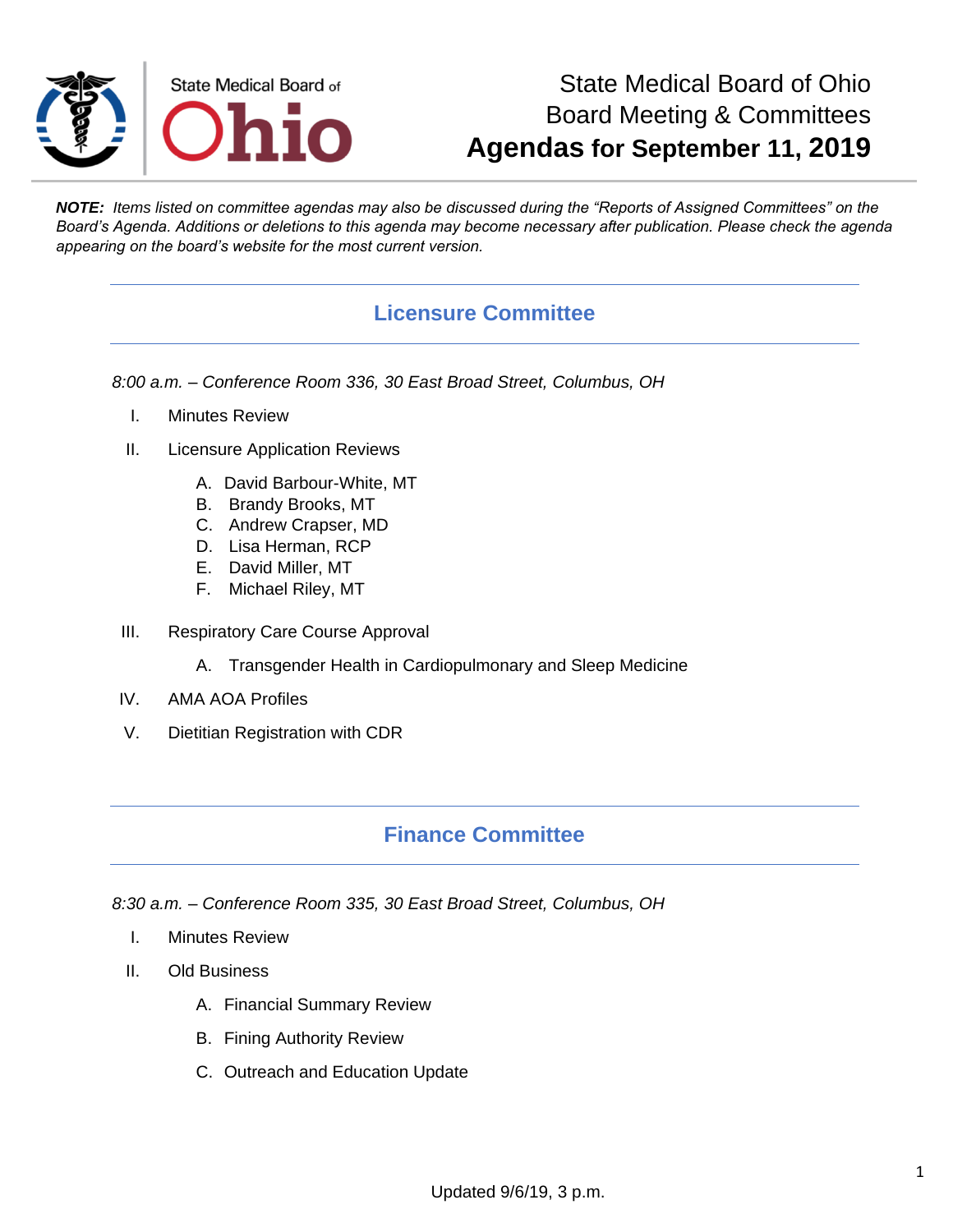

## **Policy Committee**

*9:00 a.m.\*\*\*note new start time\*\*\* – Conference Room 336, 30 East Broad Street, Columbus, OH*

- I. Minutes Review
- II. Rule Review Update
- III. Legislative Update
- IV. Review of Comments from Initial Circulation:
	- A. 4731-11-02
	- B. 4731-11-03
	- C. 4731-11-04
	- D. 4731-11-04
	- E. 4731-11-07
	- F. 4731-11-11

## **Compliance Committee**

*9:30 a.m. \*\*\*note new start time\*\*\* – Conference Room 336, 30 East Broad Street, Columbus, OH*

- I. Approval of Reports of Conferences
- II. Minutes Review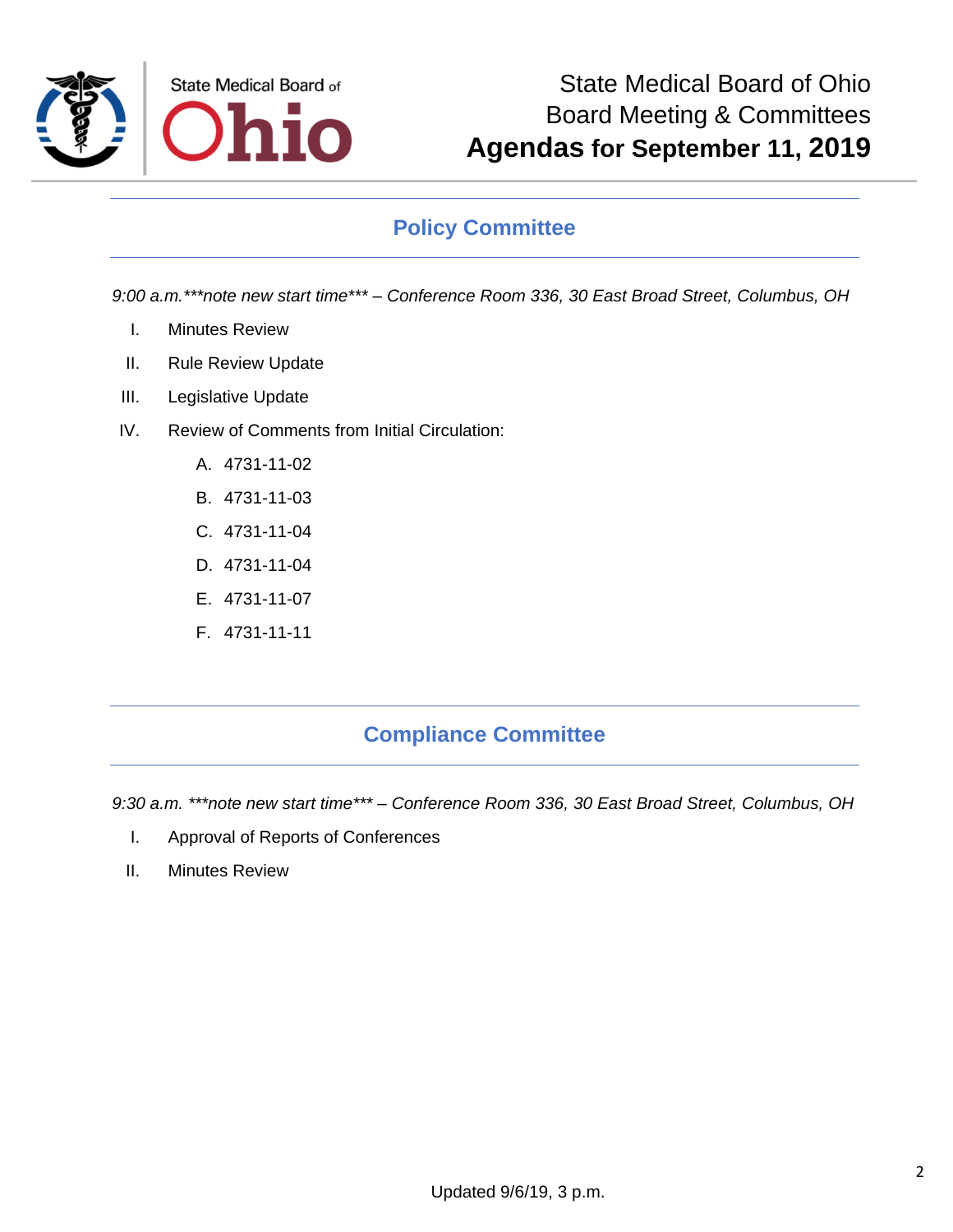

# State Medical Board of Ohio Board Meeting & Committees **Agendas for September 11, 2019**

*NOTE: Additions to this agenda may become necessary. Please check the agenda appearing on the Board's website for the most current version. Agenda items may be discussed out of order, at the discretion of the Board President.*

# **Board Meeting**

*9:45 a.m.\*\*\*note new start time\*\*\*, 3rd Floor Hearing Room, 30 East Broad Street, Columbus, OH*

- I. ROLL CALL
- II. MINUTES REVIEW
	- A. August 14, 2019 Board Meeting Minutes
- III. APPLICANTS FOR LICENSURE
	- A. Physicians
	- B. Allied Professionals
	- C. Certificate to Recommend Medical Marijuana
- IV. REPORTS AND RECOMMENDATIONS
	- A. Roger Todd Adler, MD
	- B. Asad Syed Ali, MD
	- C. Muhammed Nasher-Alneam, MD
	- D. Steven Zizzo, MD
- V. PROPOSED FINDINGS AND PROPOSED ORDERS
	- A. Kara Gottschalk, LMT
	- B. Timothy Scott Manuel, MD
	- C. Thomas Paul Splan, MD
	- D. Mohsin Mazhar Syed, MD
- VI. FINDINGS, ORDERS, AND JOURNAL ENTRIES
	- A. Roozbeh Badii, MD
	- B. Desiraa Anna-Marie Cramblett, RCP
	- C. Tonie Lynn Perez, RCP
	- D. Rebecca A. Thornburg, RCP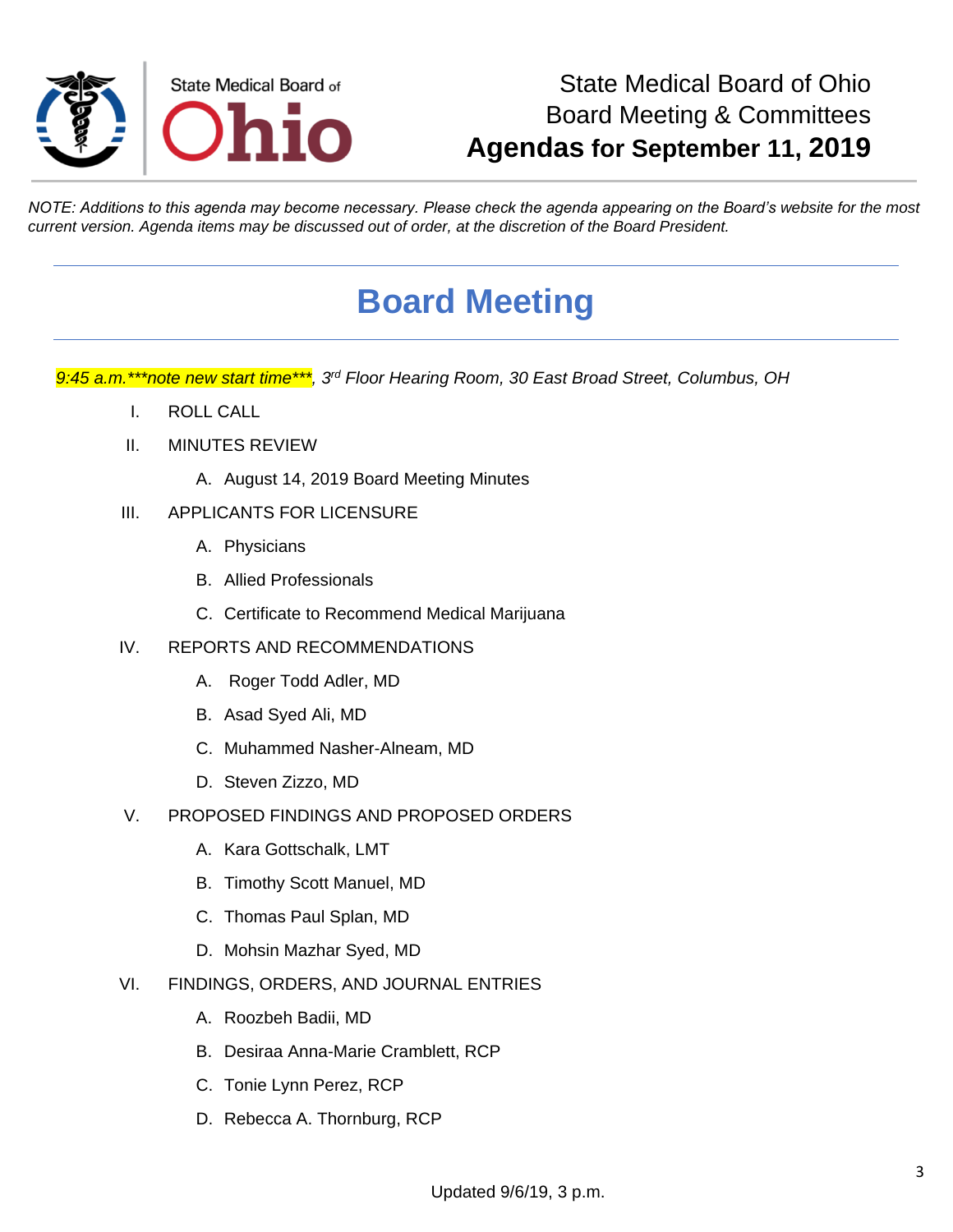



- VII. EXECUTIVE SESSION I
- VIII. SETTLEMENT AGREEMENTS
- IX. (CITES) NOTICES OF OPPORTUNITY FOR HEARING, ORDERS OF SUMMARY SUSPENSION, ORDERS OF IMMEDIATE SUSPENSION, AND ORDERS OF AUTOMATIC SUSPENSION
- X. EXECUTIVE SESSION II
- XI. RULES & POLICIES
	- A. Rules for Adoption
- XII. OPERATIONS REPORT
	- A. Operations Update
	- B. Report of the Working Group on Reviewing of the Medical Board's Handling of the Investigation Involving Richard Strauss
- XIII. REPORTS BY ASSIGNED COMMITTEES
	- A. Medical Marijuana Expert Review Committee
		- 1. Approval of August 14, 2019 committee minutes
		- 2. Petition approval or rejection for qualifying conditions
			- a. Anxiety Disorder
			- b. Autism Spectrum Disorder
		- 3. Approval of 2020 condition petition window
	- B. Compliance Committee Report
	- C. Dietetics Advisory Council
		- 1. Selection of Consumer Member
	- D. Finance Committee Report
	- E. Policy Committee Report
	- F. Licensure Committee Report
- XIV. PODIATRIC SCOPE OF PRACTICE
- XV. PROBATIONARY REQUESTS
	- A. Stewart Adam, III, MD
	- B. Stephanie Adams, MT
	- C. Allen Amorn,MD, MT
	- D. Danica Gineman,MT
	- E. Muyuan Ma,MD